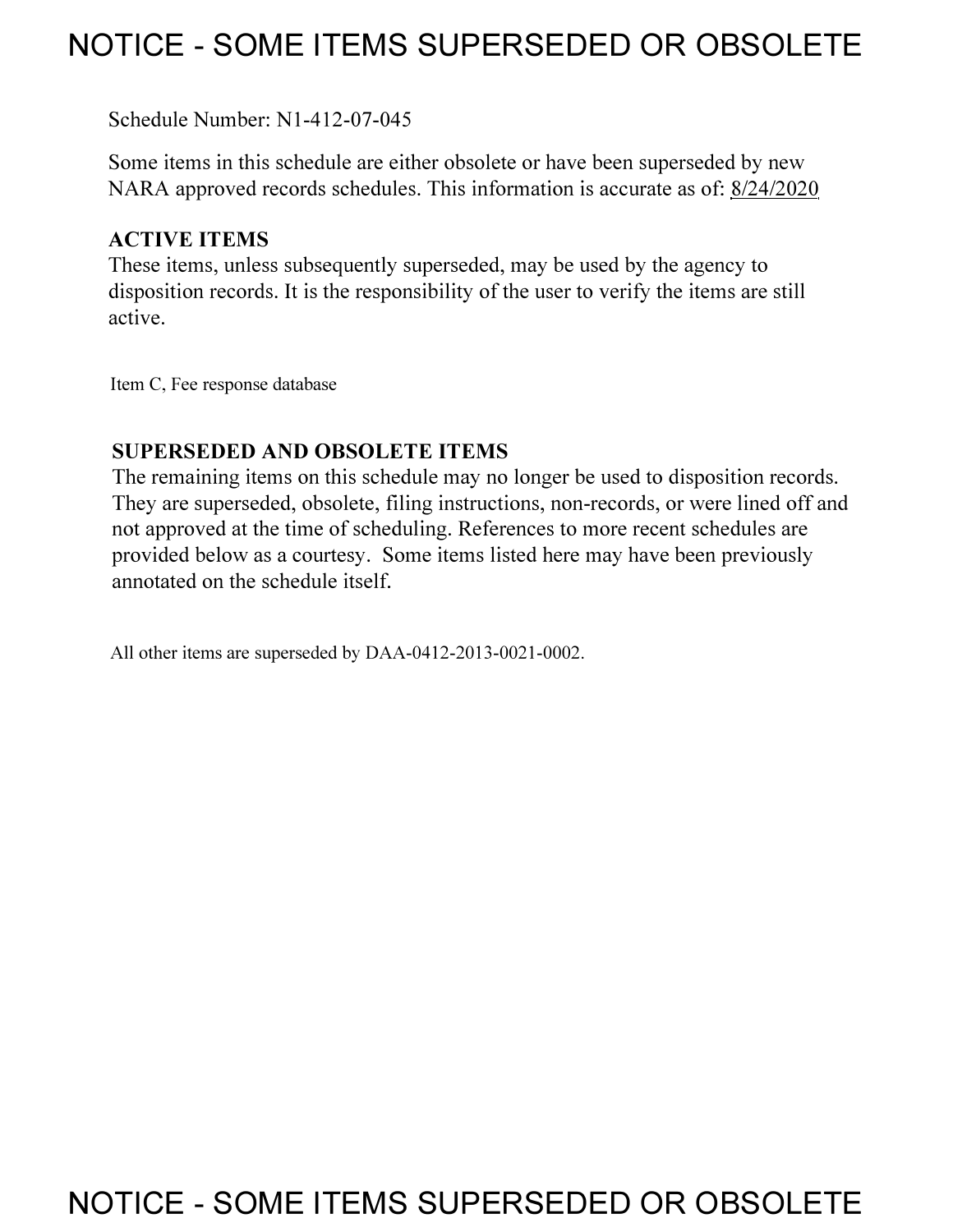| <b>REQUEST FOR RECORDS DISPOSITION AUTHORITY</b>                                                                |                      |                                                                                                                                                                                                                                                                                                                            |              |             | JOB NUMBER N1-412-07-4                                                                               |                                                                                           |                                            |  |
|-----------------------------------------------------------------------------------------------------------------|----------------------|----------------------------------------------------------------------------------------------------------------------------------------------------------------------------------------------------------------------------------------------------------------------------------------------------------------------------|--------------|-------------|------------------------------------------------------------------------------------------------------|-------------------------------------------------------------------------------------------|--------------------------------------------|--|
| To: NATIONAL ARCHIVES and RECORDS ADMINISTRATION (NIR)<br>WASHINGTON, DC 20408                                  |                      |                                                                                                                                                                                                                                                                                                                            |              |             | <b>DATE RECEIVED</b><br>1-11-2007                                                                    |                                                                                           |                                            |  |
| 1. FROM (Agency or establishment)                                                                               |                      |                                                                                                                                                                                                                                                                                                                            |              |             | <b>NOTIFICATION TO AGENCY</b>                                                                        |                                                                                           |                                            |  |
| U.S. Environmental Protection Agency                                                                            |                      |                                                                                                                                                                                                                                                                                                                            |              |             |                                                                                                      |                                                                                           |                                            |  |
|                                                                                                                 | 2. MAJOR SUBDIVISION |                                                                                                                                                                                                                                                                                                                            |              |             |                                                                                                      |                                                                                           |                                            |  |
| Pesticides                                                                                                      |                      |                                                                                                                                                                                                                                                                                                                            |              |             | In accordance with the provisions of 44 U.S.C.<br>disposition request,<br>3303a,<br>the<br>including |                                                                                           |                                            |  |
|                                                                                                                 | 3. MINOR SUBDIVISION |                                                                                                                                                                                                                                                                                                                            |              | be          |                                                                                                      | amendments, is approved except for items that may<br>marked Adisposition not approved≅ or |                                            |  |
|                                                                                                                 | Headquarters         |                                                                                                                                                                                                                                                                                                                            |              |             |                                                                                                      | A withdrawn $\equiv$ in column 10.                                                        |                                            |  |
| 4. NAME OF PERSON WITH WHOM TO CONFER                                                                           |                      |                                                                                                                                                                                                                                                                                                                            | 5. TELEPHONE | <b>DATE</b> |                                                                                                      | ARCHIVIST OF THE UNITED STATES                                                            |                                            |  |
| John B. Ellis                                                                                                   |                      |                                                                                                                                                                                                                                                                                                                            | 202-566-1643 |             |                                                                                                      | Blow Blub boutan                                                                          |                                            |  |
|                                                                                                                 |                      |                                                                                                                                                                                                                                                                                                                            |              |             |                                                                                                      |                                                                                           |                                            |  |
|                                                                                                                 |                      | proposed for disposal on the attached 2 page(s) are not now needed for the business of this agency or will not be needed after the<br>retention periods specified; and that written concurrence from the General Accounting Office, under the provisions of Title 8 of the<br>GAO manual for Guidance of Federal Agencies, |              |             |                                                                                                      |                                                                                           |                                            |  |
| has been requested.<br>is not required;<br>is attached; or<br>SIGNATURE OF AGENCY REPRESENTATIVE<br><b>DATE</b> |                      |                                                                                                                                                                                                                                                                                                                            |              |             | <b>TITLE</b>                                                                                         |                                                                                           |                                            |  |
|                                                                                                                 |                      |                                                                                                                                                                                                                                                                                                                            |              |             |                                                                                                      |                                                                                           |                                            |  |
|                                                                                                                 | -80                  | John B. Ellis Park Med                                                                                                                                                                                                                                                                                                     |              |             | <b>Agency Records Officer</b>                                                                        |                                                                                           |                                            |  |
| 7. Item<br>No.                                                                                                  |                      | 8. DESCRIPTION OF ITEM AND PROPOSED DISPOSITION                                                                                                                                                                                                                                                                            |              |             |                                                                                                      | 9. GRS OR SUPERSEDED<br><b>JOB CITATION</b>                                               | <b>10. ACTION TAKEN</b><br>(NARA USE ONLY) |  |
|                                                                                                                 |                      | EPA 357 Pesticide Registration Maintenance Fee Records                                                                                                                                                                                                                                                                     |              |             |                                                                                                      | N1-412-06-2                                                                               |                                            |  |
|                                                                                                                 |                      | $8/15/07$ Contro                                                                                                                                                                                                                                                                                                           |              |             |                                                                                                      | WWMD, NUME, KIWMW, 1                                                                      |                                            |  |

 $_{\mathrm{NML}}$ 

 $\bar{y}$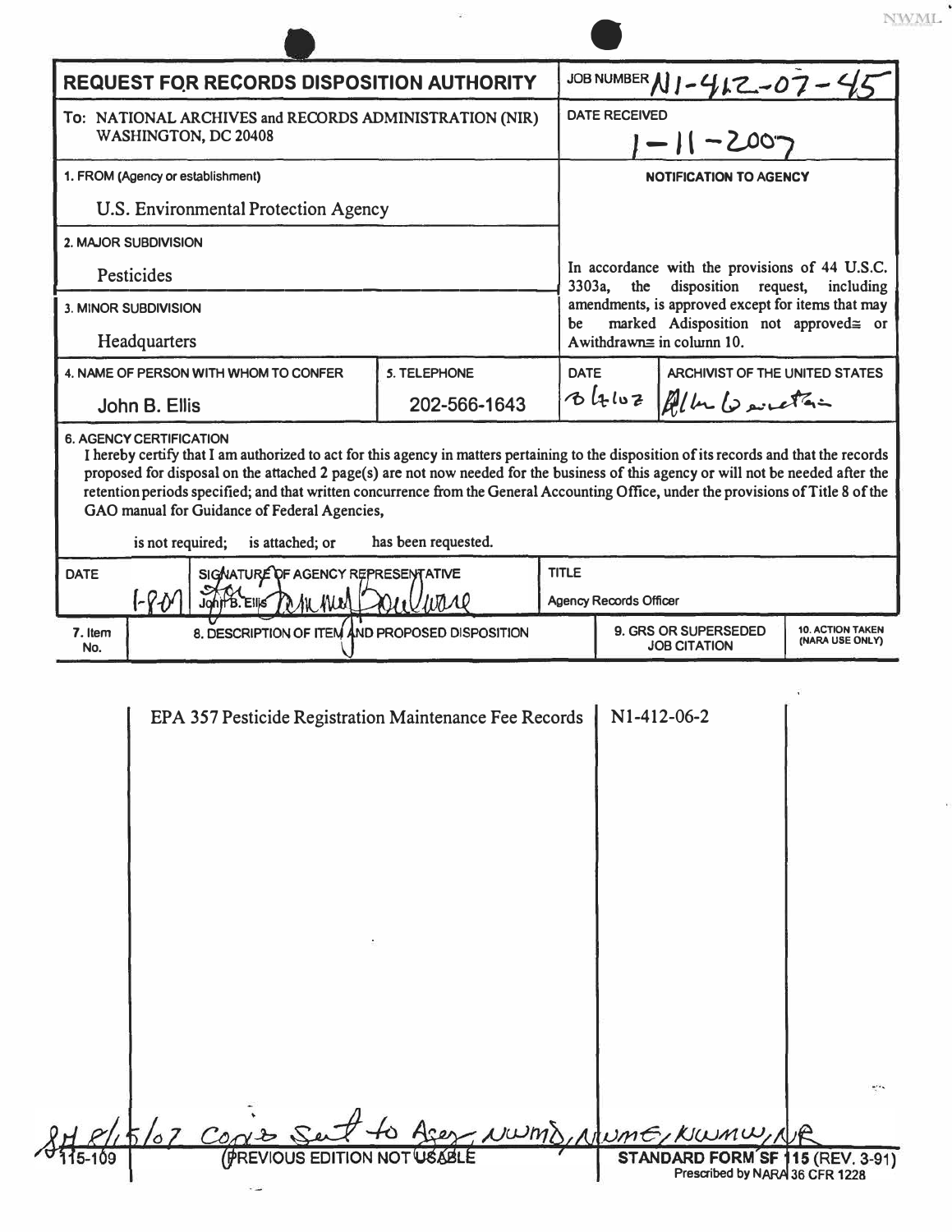**This schedule is in development. It may not be used to retire or destroy records. It you have any questions, please contact the Records HelpDesk.** 

# **EPA Records Schedule 357**

**Status: Development, 12/20/2006** 

**Title:** Pesticide Registration Maintenance Fee Records

**Program:** Pesticides

**Applicability:** Headquarters

**Function:** 108-025-06-01 - Ensure Safe Use of Pesticides

#### **NARA Disposal Authority:**

This schedule authorizes the disposition of the record copy in any media (media neutral). Records designated for permanent retention must be transferred to the National Archives in accordance with NARA standards at the time of transfer.

• Pending

#### **Description:**

Records consist of mailing receipts and telephone logs of conversations with registrants concerning maintenance fee billings and maintenance fee responses from companies, and related correspondence, if required.

#### **Disposition Instructions:**

**Item a:** Record copy - Certified mailing green card receipts

- Disposable
- Close inactive records at end of year. Destroy 50 years after file closure.

**Item b:** Record copy - Telephone logs

- Disposable
- Close inactive records at end of year. Destroy 50 years after file closure. If records are microformed or imaged, destroy paper after quality assurance is completed.

#### Item c: Fee response database

- Disposable
- Delete when no longer needed to track status of registration.

#### **Guidance:**